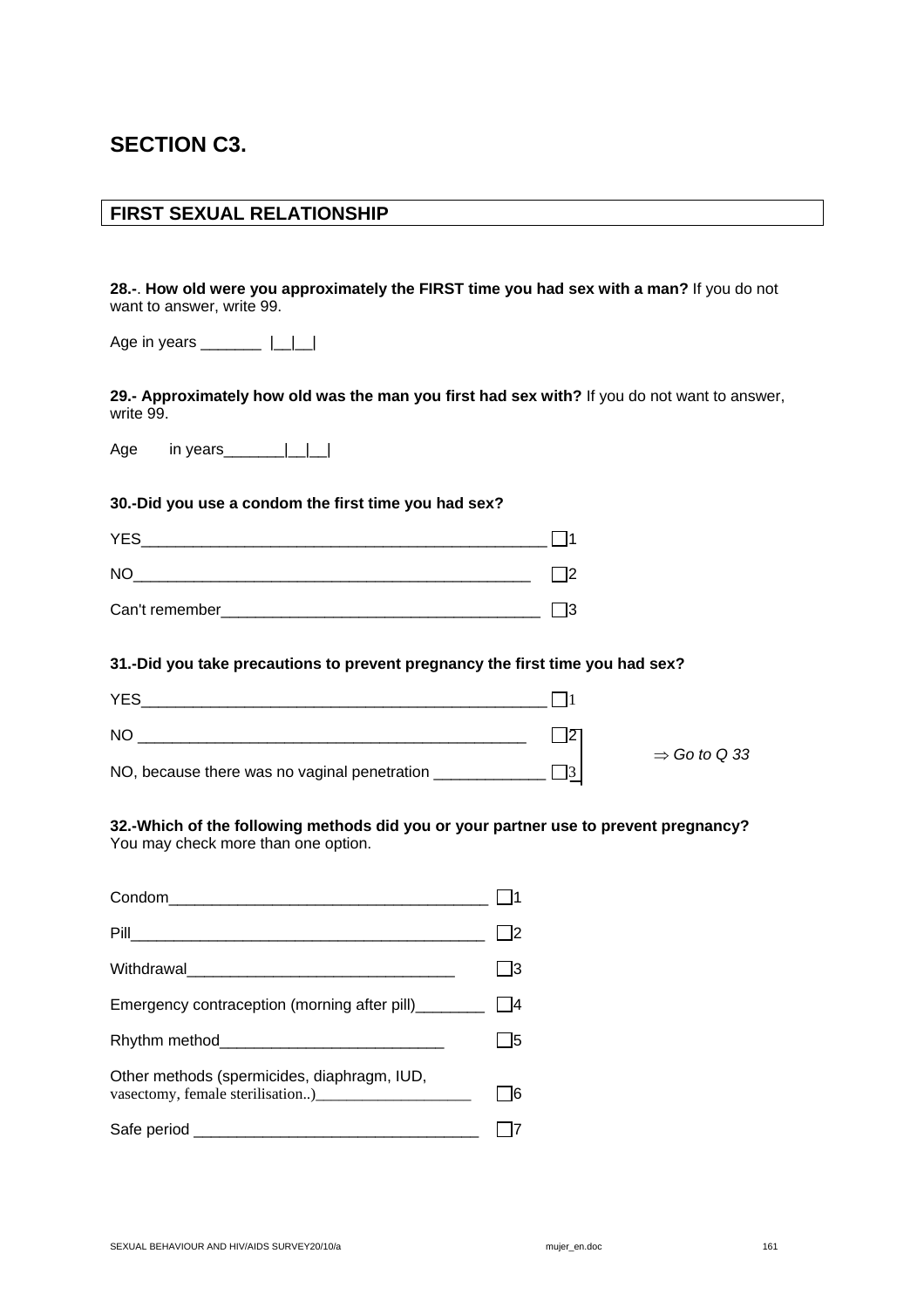## **SEXUAL RELATIONSHIPS THROUGHOUT LIFE**

**33.-During YOUR WHOLE LIFE, approximately how many men have you had sex with, even if just once?** 

| With two men ________________________ | l 12 |
|---------------------------------------|------|
| With three or four men                | 13   |
| With five to nine men                 |      |
| With ten men or more                  |      |

*If Q 30 = YES*⇒ *go to Q 35 checking YES in Q34.* 

#### **34.-Have you ever used a condom when having sex with men?**

| <b>YFS</b> |                                      |
|------------|--------------------------------------|
| <b>NO</b>  | $\exists$ 6 $\Rightarrow$ Go to Q 36 |

#### **35.- Did you use a condom the last time you had sex with a man?**

| $\sqrt{}$<br>$-1$ |  |
|-------------------|--|
|                   |  |

| N<br>- |  |
|--------|--|

Can't remember and  $\Box$ 3

### **SEXUAL RELATIONSHIPS IN THE LAST 12 MONTHS**

**This section refers to men you have had sex with in the LAST 12 MONTHS, including stable partners, casual sex and men who have been paid or who charged for sex.** 

**Please bear in mind that "sex" or "sexual relationships" only refers to vaginal, anal or oral penetration of the male organ, with or without orgasms.** 

#### **36**.-**Have you had sex with a man, even just once, in the LAST 12 MONTHS? Enter the number of men you have had sex with.**

If you do not want to answer, write 0. If the number is higher than 99, write 99.

| <b>YES</b> | No.                                                   |  |
|------------|-------------------------------------------------------|--|
| NO.        | $\Box$ 6 $\Rightarrow$ Go to SECTION D. SEXUAL HEALTH |  |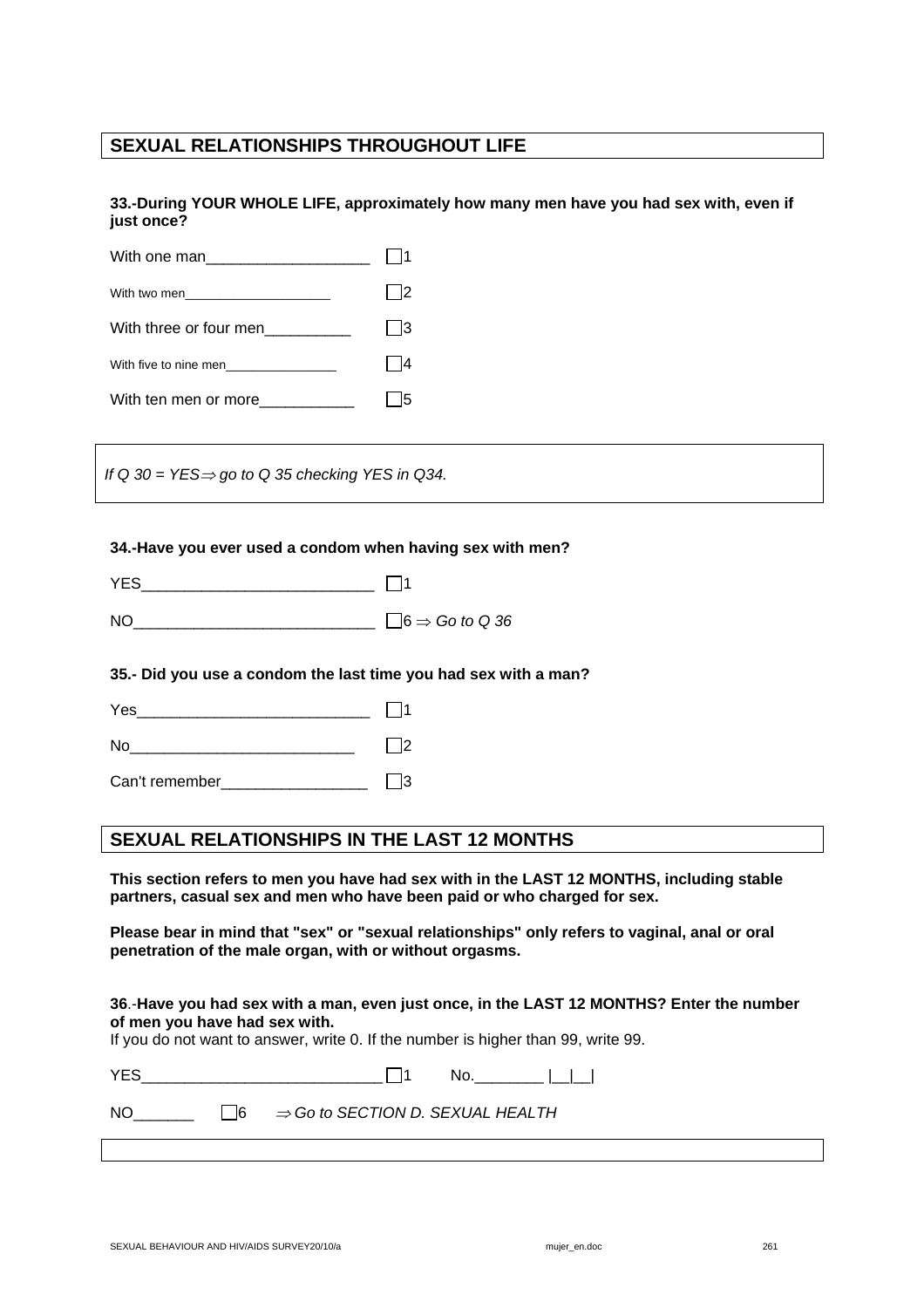*If* Q 34 = NO ⇒ go to Q 38 checking NO in Q37.

**37**.-**Over the last 12 months, did you use a condom any of the times you had sex with a man?** 

YES\_\_\_\_\_\_\_\_\_\_\_□1

 $NO$   $\qquad \qquad$   $\Box$ 6

**38.-Over the last 12 months, have you had sex with a man who was not your stable partner?** 

YES\_\_\_\_\_\_\_ □1

NO  $\Box 6 \Rightarrow$  Go to Q 40

*(If Q 34 = NO or Q 37 = NO)* <sup>⇒</sup> *go to Q 40 checking 1 in Q39.* 

#### **39.-How often have you used a condom when having sex with casual partners?**

Never $\Box$  1

Sometimes\_\_\_ 2

Always\_\_\_ <sup>13</sup>

## **SEXUAL INTERCOURSE OVER THE LAST 30 DAYS**

40.-Have you had sex with a man in the LAST 30 DAYS?

YES\_\_\_\_\_\_\_\_ □1

NO\_\_\_\_\_\_\_\_\_\_ 6⇒ *Go to Q 42* 

### **41.-How often have you had sex with a man over the last 30 days? If you do not want to answer, write 0**

No. of days.\_\_\_\_\_\_\_\_\_\_\_ |\_\_|\_\_|

### **SEXUAL RELATIONSHIPS WITH NEW PARTNERS**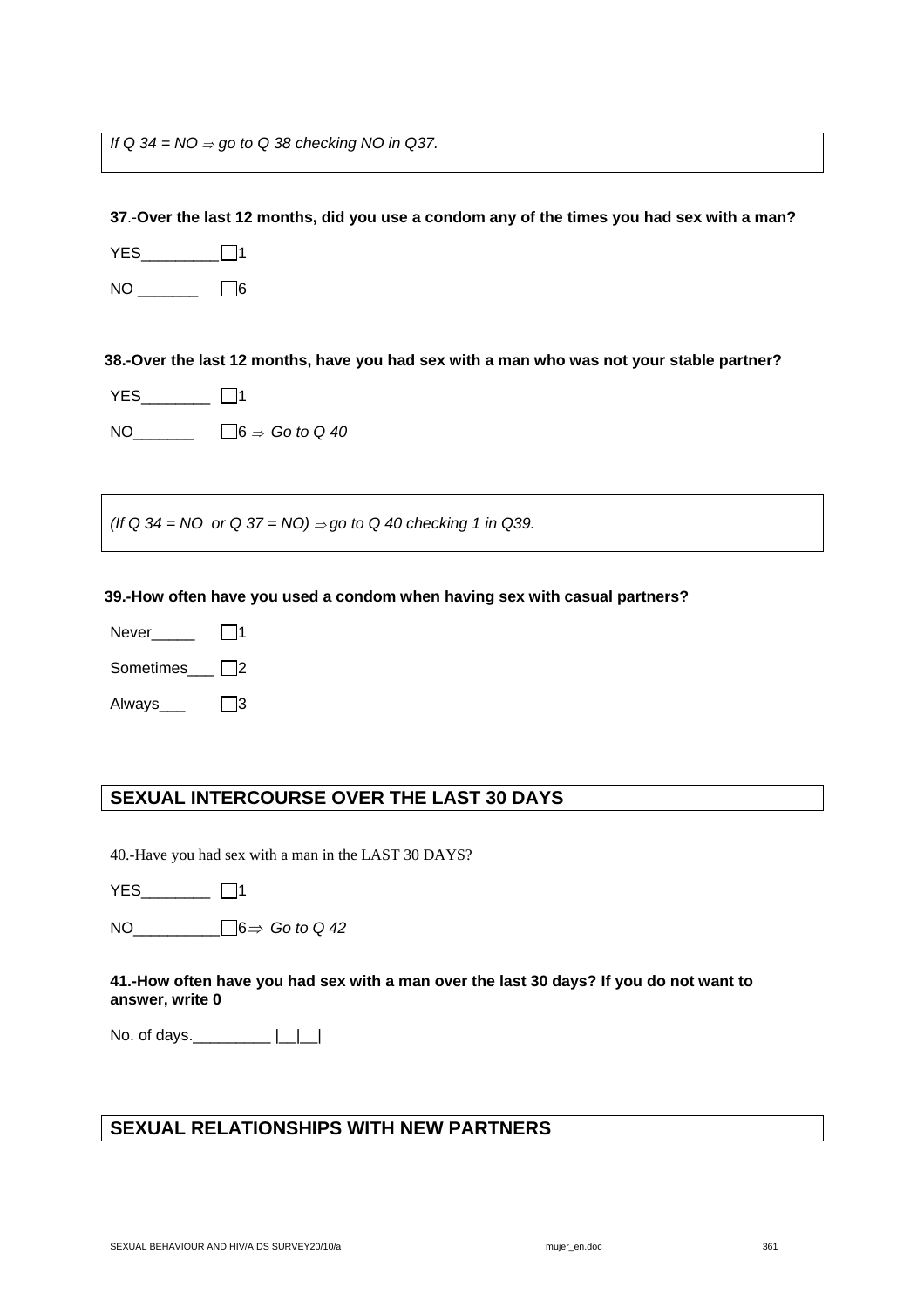**This section refers to having sex with a new partner during the last twelve months. A new partner means a man you had sex with for the FIRST TIME during the last twelve months.** 

**This section may refer to any type of partner: casual partner, stable partner, a man you already knew but had not had sex with before or a man you paid for sex.** 

**42**.-**Over the last 12 months, have you had sex for the FIRST TIME with a man you had never had sex with before?** 

 $YES$  and  $\Box$  1

 $N$ O<br> $\Box$ 6  $\Rightarrow$  Go to SECTION D SEXUAL *HEALTH*

**43.-How many men, even if you knew them before, have you had sex with for the first time in the last 12 months?** If you do not want to answer, write O. If the number is higher than 99, write 99

No. men \_\_\_\_\_\_\_\_\_\_\_\_\_\_\_\_\_\_\_\_\_\_\_\_\_\_\_\_\_\_\_\_\_\_\_ |\_\_|\_\_|

**The following questions refer to the LAST MAN you had sex with for the first time. Establish a name, you can make it up, for that last man (PARTNER), which will be used to refer to him henceforth.** 

*If Q 33 = 1* ⇒ *go to Q 46 checking YES in Q44 and the answer to Q29 in Q45.* 

#### **44.-Was this person (PARTNER) you had sex with for the first time during the last 12 months the first man you had sex with in your life?**

 $YES$   $1 \Rightarrow$  Go to Q 46

 $N$ O $\Box$ 

**45.- Approximately how old was (PARTNER) when you had sex for the first time?** If you do not want to answer, write 99

Age in years\_\_\_\_\_\_\_\_\_\_\_\_\_\_\_\_\_\_\_\_\_\_\_\_\_\_\_\_\_\_\_\_\_\_\_\_\_\_\_\_\_\_\_\_\_ |\_\_|\_\_|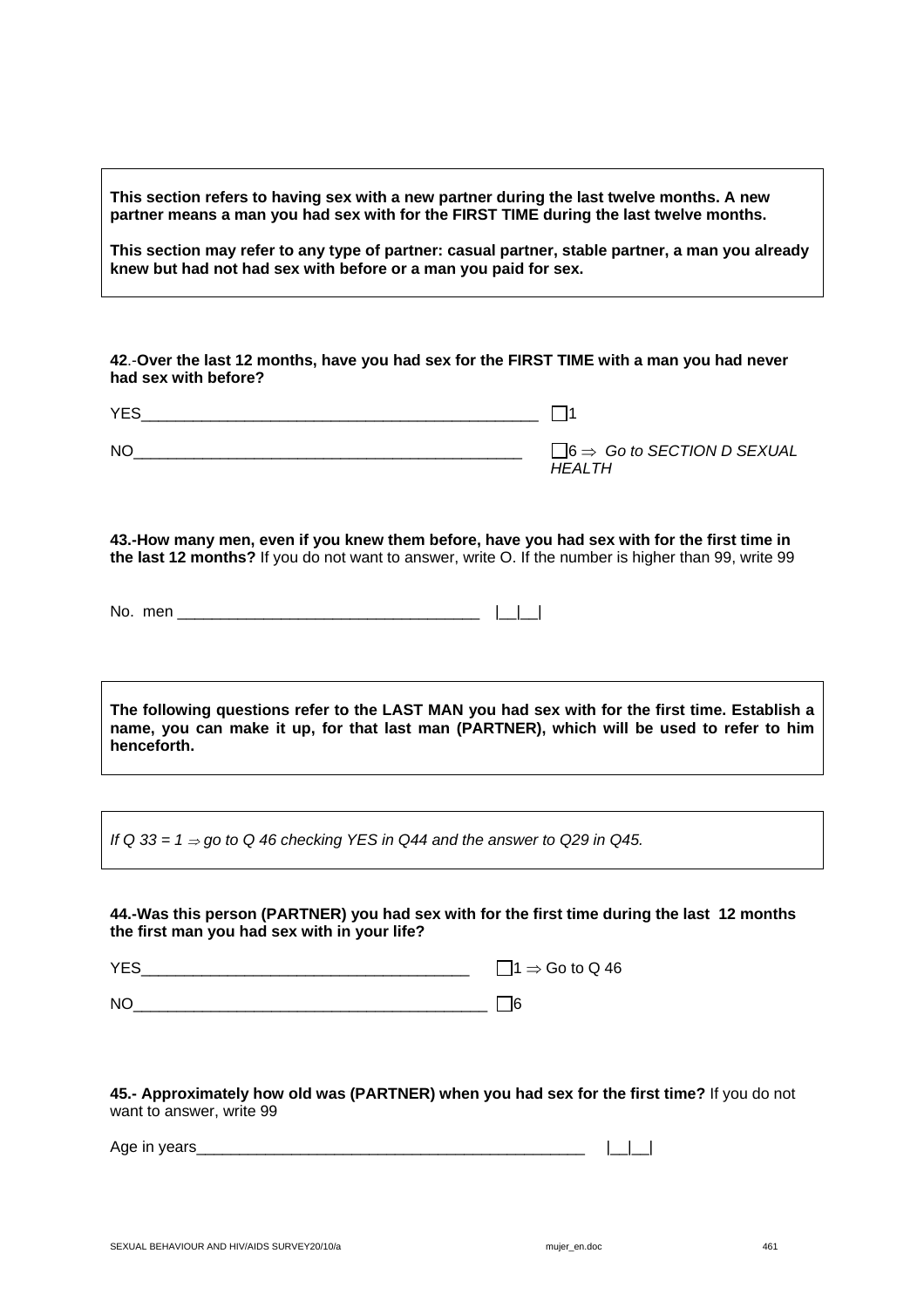### **46.-Which of the following sentences best describes your relationship with (PARTNER) the first time you had sex?**

| We had just met | - 15 |
|-----------------|------|
|                 |      |
|                 |      |

### **47.-This has happened to some people.**

**Do you think you were drunk, even just slightly, when you had sex with (PARTNER) for the first time?** 

| No             |               |
|----------------|---------------|
|                | $\mathsf{I2}$ |
|                | - 13          |
| Can't remember |               |

*(If Q 34 =NO or Q 37 = NO) ⇒go to Q50, checking 2 in Q48.* 

(If Q 33 = 1 or  $Q44 = 1$ )  $\Rightarrow$  write the answer given in Q 30 in Q 48.

### **48.-Did you use a condom the first time you had sex?**

| Yes            | $\vert$ 11                         |
|----------------|------------------------------------|
| No.            | $ 2 \Rightarrow$ Go to Q 50        |
| Can't remember | $\vert$ 3 $\Rightarrow$ Go to Q 51 |

### **49.-Who brought the condom?**

| I did      |                                   |
|------------|-----------------------------------|
| (PARTNER)_ | $\Box$ 2 $\Rightarrow$ Go to Q 51 |
|            |                                   |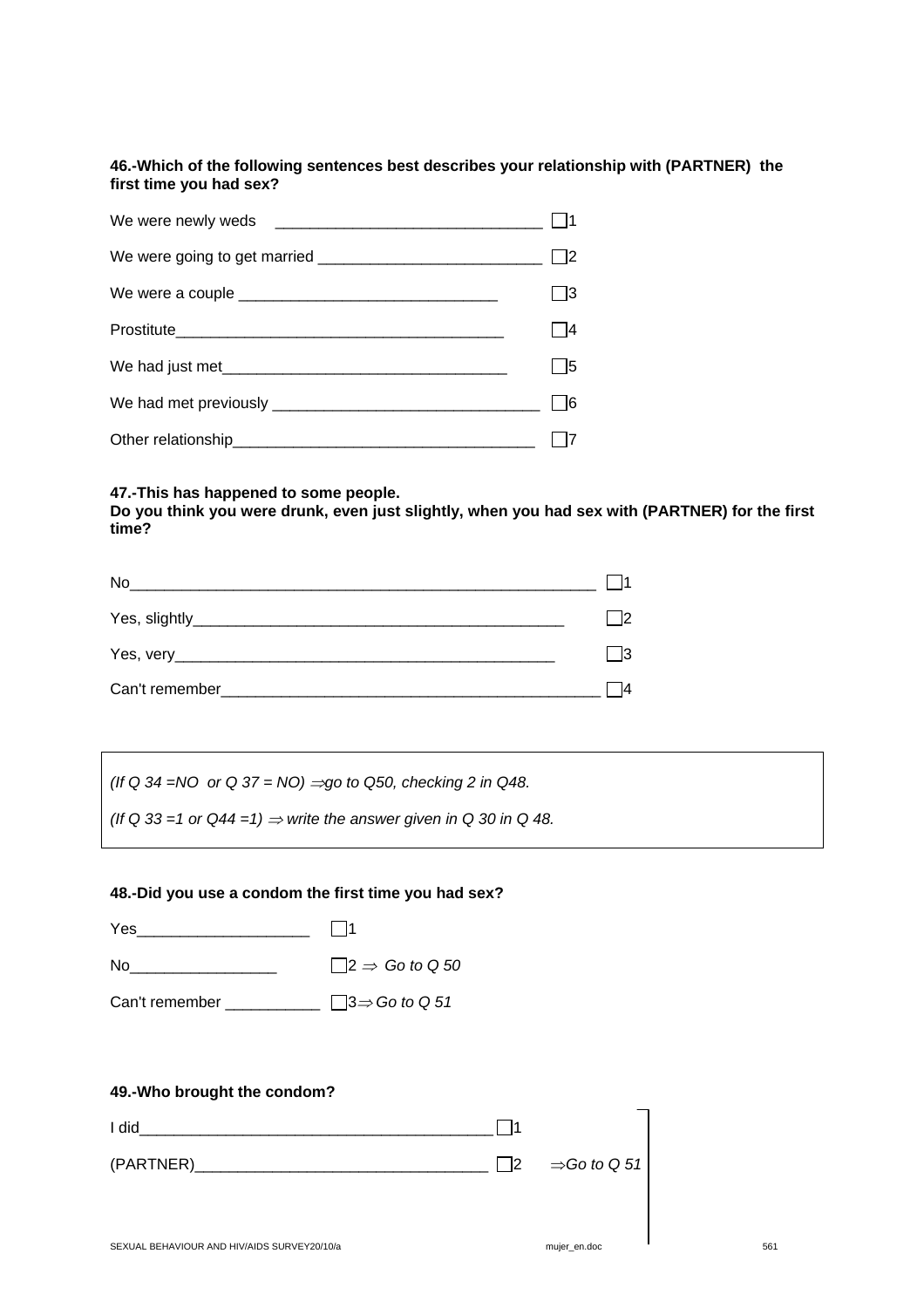| We both did    |  |
|----------------|--|
| Can't remember |  |

### **50.-Could you state the main reason for not using a condom the first time you had sex with (PARTNER)?**

### **………………**

### **Could you state the second reason for not using a condom the first time you had sex with (PARTNER)?**

| We didn't talk about the issue before having sex________________________________ | - 11              |
|----------------------------------------------------------------------------------|-------------------|
| I found it hard to suggest using a condom, I was afraid of losing my partner___  | $\Box$ 2          |
|                                                                                  | ヿ3                |
|                                                                                  | $\Box$ 4          |
|                                                                                  | $\Box$            |
|                                                                                  | $\vert$ $\vert$ 6 |
|                                                                                  | $\Box$ 7          |
|                                                                                  | $\Box$ 8          |
|                                                                                  | $\Box$ 9          |
|                                                                                  | $\square$ 10      |
|                                                                                  | $\square$ 11      |
| Sexual intercourse is more pleasurable without a condom_________________         | $\Box$ 12         |
|                                                                                  |                   |
|                                                                                  | $\Box$ 14         |
|                                                                                  | $\Box$ 15         |
|                                                                                  |                   |

*(If Q 33 = 1 or Q44 =1)*⇒ *write answers given in Q31 and Q32 in Q51 and Q52, respectively.*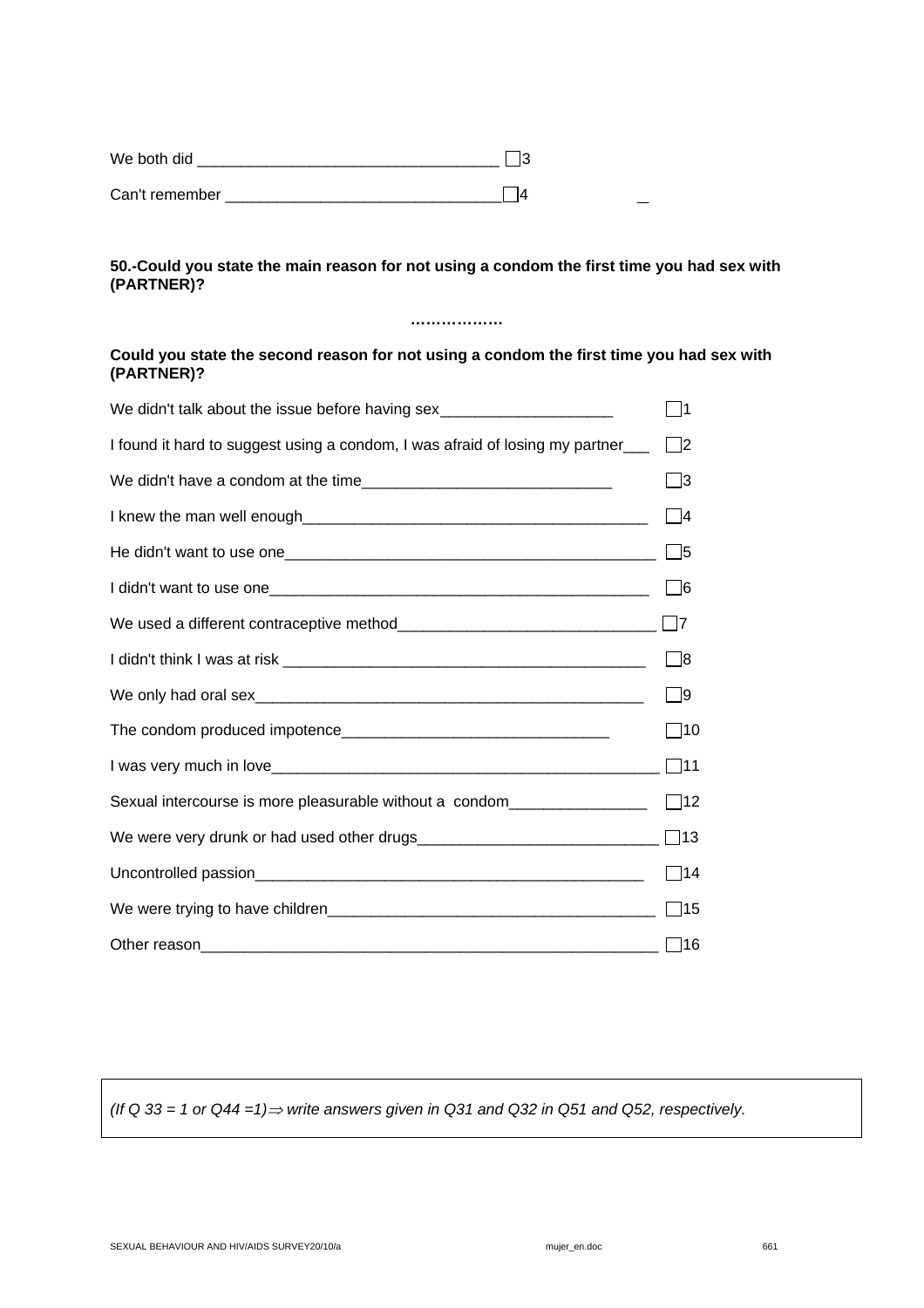### **51.-Did you take precautions to prevent pregnancy during that first sexual relationship?**

| <b>YES</b>                                                 |  |
|------------------------------------------------------------|--|
| <b>NO</b>                                                  |  |
| Go to Q 53<br>NO, because there was no vaginal penetration |  |

### **52.-Which of the following methods did you or your partner use to prevent pregnancy?**  You may check more than one option.

| Condom<br><u>Condom</u>                    |  |
|--------------------------------------------|--|
|                                            |  |
|                                            |  |
|                                            |  |
|                                            |  |
| Other methods (spermicides, diaphragm, IUD |  |
|                                            |  |

### **53**.-**When you had sex with (PARTNER) for the first time, do you think he was having sex with other people at the same time?**

| Yes, I knew he was a series of the series of the series of the series of the series of the series of the series                                                                                                                |    |
|--------------------------------------------------------------------------------------------------------------------------------------------------------------------------------------------------------------------------------|----|
|                                                                                                                                                                                                                                |    |
| He probably wasn't, but I was not certain of it_________________________________                                                                                                                                               |    |
| No, I knew he wasn't all the state of the state of the state of the state of the state of the state of the state of the state of the state of the state of the state of the state of the state of the state of the state of th | 14 |
| I don't know that the state of the state of the state of the state of the state of the state of the state of the state of the state of the state of the state of the state of the state of the state of the state of the state | 15 |

 $(lf Q33 = 1 \text{ or } Q44 = 1) \Rightarrow$  go to Q 55 checking 3 in Q54.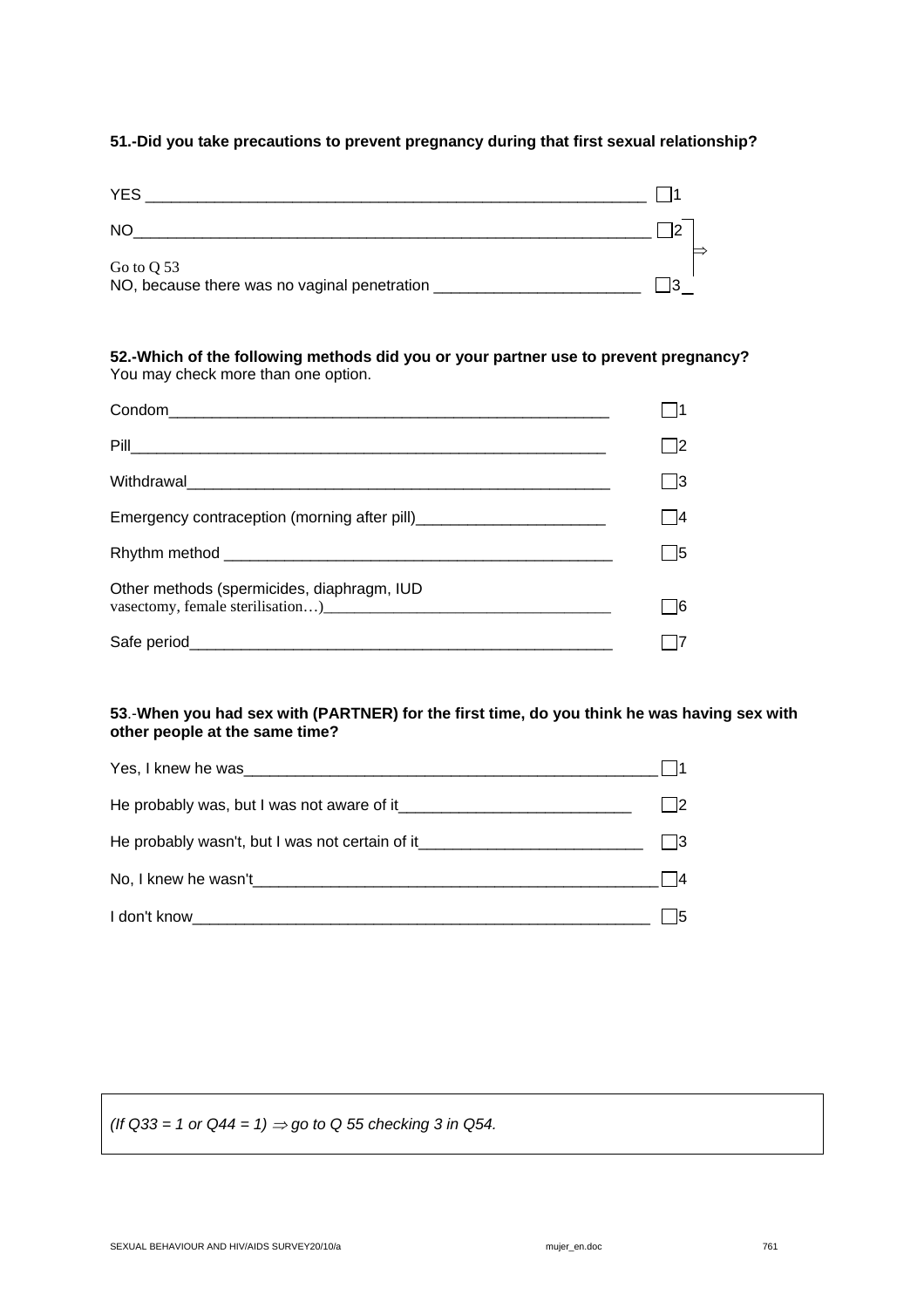**54.-When starting a new relationship, people frequently have sex with other persons. When you had sex with (PARTNER) for the first time, were you having sex with another person?** 

| Yes, with one other man<br><u> 1980 - Jan Barbara, martin da shekara tshirin 1980 - Andrew Standard Barbara, mashrida a shekara tshirin 198</u> |  |
|-------------------------------------------------------------------------------------------------------------------------------------------------|--|
| Yes, with more than one man                                                                                                                     |  |
| No                                                                                                                                              |  |
| Can't remember                                                                                                                                  |  |

### **55.-After the first time you had sex with (PARTNER), did you have sex again?**

| <b>YES</b> |                                                         |
|------------|---------------------------------------------------------|
| <b>NC</b>  | $\exists$ 6 $\Rightarrow$ Go to SECTION D SEXUAL HEALTH |

<sup>⇒</sup>*(If Q 34 = NO or Q 37 = NO) check 2 in Q 56.* 

#### **56.-Did you use a condom the last time you had sex?**

| Yes            |  |
|----------------|--|
| No             |  |
| Can't remember |  |

### **57.-Did you take precautions to prevent pregnancy the last time you had sex?**

| <b>YES</b>                                   |                          |
|----------------------------------------------|--------------------------|
| NO                                           |                          |
| NO, because there was no vaginal penetration | $\Rightarrow$ Go to Q 59 |

### **58.-Which of the following methods did you or your partner use to prevent pregnancy?**  You may check more than one option.

Condom\_\_\_\_\_\_\_\_\_\_\_\_\_\_\_\_\_\_\_\_\_\_\_\_\_\_\_\_\_\_\_\_\_\_\_\_\_\_\_\_\_\_\_ 1